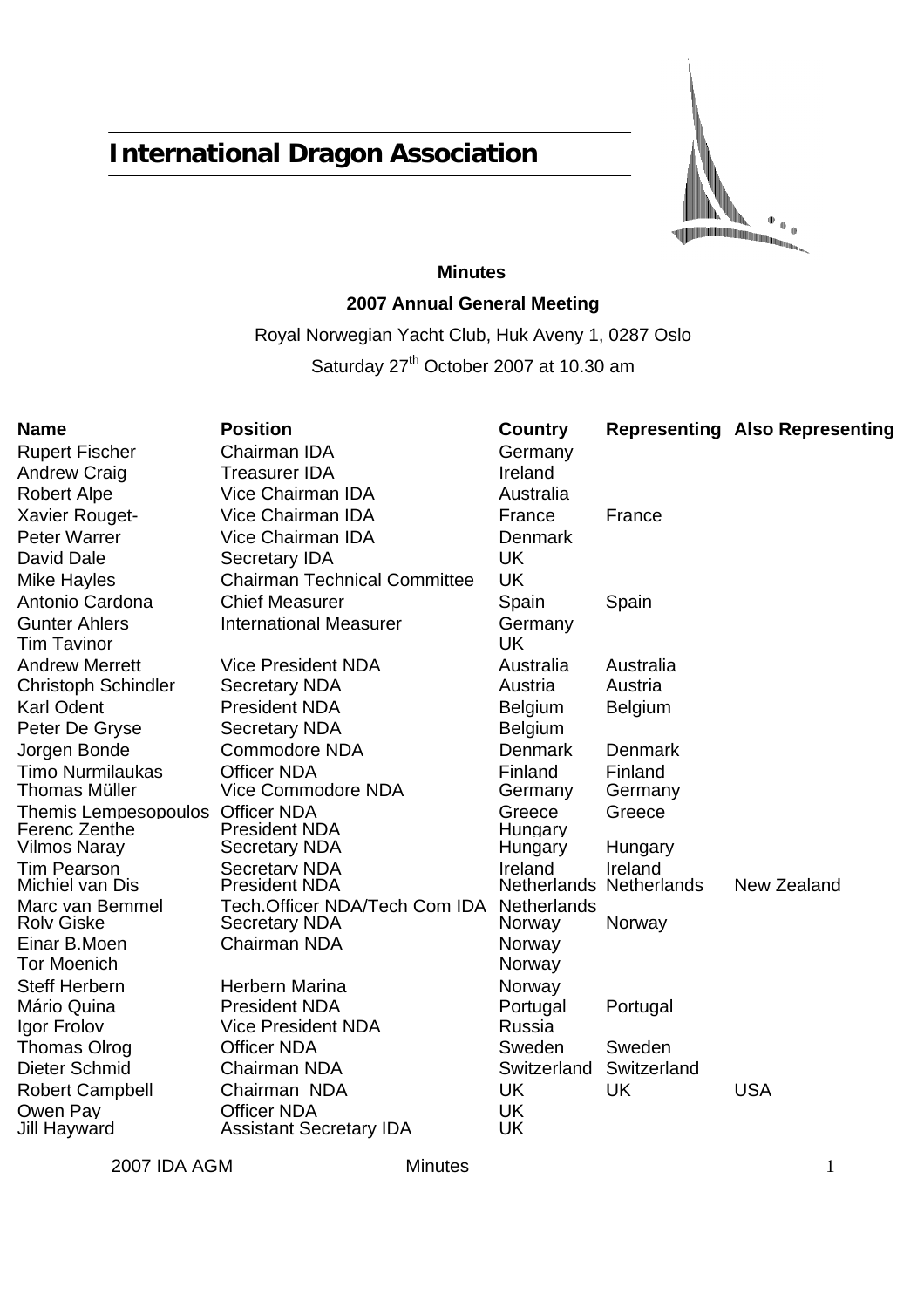## **1. Apologies for Absence**

Christopher Dicker (UK) Jude Hooson (NZ) Frans de Court (NZ) Mickey Lake (USA), Phyllis Chang (HK, Evgeniy Braslavets (Ukraine) Antonio Viretti (Italy)

## **2. Declaration of Proxies**

Robert Campbell (UK) for USA, Michiel van Dis (New Zealand)

## **3. The 2006 Minutes**

The 2006 Annual General Meeting Minutes previously circulated were approved.

## **4. Chairman's Report**

Dear Delegates of the National Dragon Class Associations, Fellow Officers, Dragon Sailors and Guests of the Annual General Meeting 2007,

Within the following paragraphs I will try to deal with the activities of the Officers of IDA and how they look on the past year since the AGM 2006.

## **4.1 Racing**

## **IDA Championships and Major Regattas in 2007**

At Easter, we had the Gold Cup at the Real Club Nautico in Palma de Mallorca. This regatta did not meet our expectations, especially because the Secretary and myself had spent more time than ever before to assist the Organizers.

At the beginning of August we saw a European Championship in Hankoe/Finland with a very positive number of entries. The World Championship 2007 in Dun Laoghaire/Ireland was very well prepared and organized.

All sailors felt very welcome at the Royal St. George Yacht Club. Unfortunately the "Dragon breeze" did not show up and we could sail only 6 races, 5 of them in very light conditions. However in both cases (Europeans and Worlds) the final result list contained no big surprises at least in the top ten.

# **Rota**

Apart from the complaints about the Gold Cup we received some criticism about the timing of the Europeans and the Worlds (being only 3 weeks from each other). We accept those points and try to propose solutions to it in the course of the meeting which hopefully will have a positive effect on the race calendar for 2009 and onwards if accepted by the delegates.

In springtime we received a letter from the Dubai International Yacht Club with which they withdrew their offer to host the Gold Cup 2009. Therefore a few items on the Rota for 2009 and 2010 will have to be re-arranged.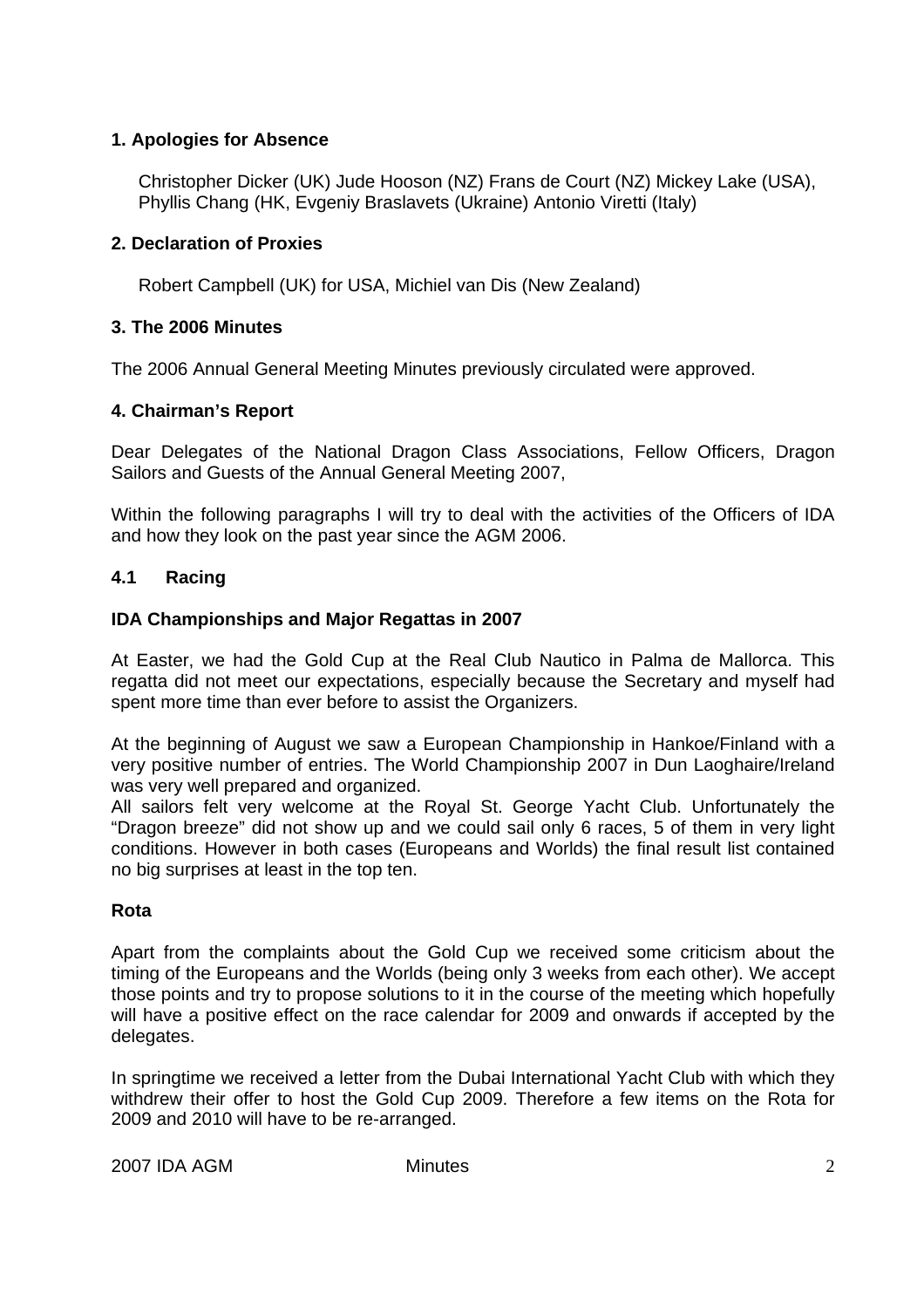## **Improvements of Dragon racing in general**

The current group of Officers started nearly two years ago to discuss intensively about the possible future of Dragon racing. Vice-chairman Peter Warrer has put together the issues and results of these discussions in a strategy paper. He published this paper on the forum to obtain broad feedback from sailors. Since then we have refined it further and during the course of the AGM Peter will present our key proposals for improvements. If accepted they will be published in our Regatta Regulations as modified or amended items.

Please let me point out one major insight after being an Officer of the Class for four years now and associated as National delegate before that. Either the Dragon Class takes this whole issue very seriously. Then most of the definitions have to be made mandatory for IDA Championships and (what we call now) Grade 1 events. In this case the Officers of the Class have to have means to enforce that all Organizers adhere to the given standards. The other way is to leave everything as it is, i.e. in form of recommendations and rely totally on the quality and goodwill of the Organizing Authorities. This will work out quite often (as it has done in the past) but on some occasion it will end in a very disappointing event (as we have also experienced). Because each participant spends much time and a considerable amount of money to attend events I would advise strongly for the more controlled approach to improve the chances for all to enjoy a good regatta.

#### **International Ranking List**

Finally we have defined and installed a first version of the International Ranking List. I am proud to present the first issue for the period of  $1<sup>st</sup>$  December 2006 until  $30<sup>th</sup>$  November 2007 at the AGM. It contains the ranking of helmsmen only; but the lack of the ranking for crews is due to the fact that many result lists today contain only the names of the helmsmen. This will change quickly with the awareness of the ranking list.

Now we should examine closely the results of this ranking list definition over the next two seasons; maybe the definition has to be fine-tuned in order to achieve its goals.

## **4.2 Work of the Technical Committee and the Measurers**

#### **Buoyancy**

The work of our Technical Committee has since the last AGM centered around the sinkings of racing Dragons in 2006 and this year. The main questions were if, how and to which extent can we increase the buoyancy in our Dragons.

Mike's report will deal with the approach taken and the findings so far, but an effective, efficient and good solution to the problem needs very careful consideration and cannot be found in a rush. We hope that the discussion of this topic at the AGM 2007 will give the Officers and the Technical Committee good guidelines for their continuing work on this issue in 2008.

For the discussion of the Class Rule changes I have a general comment: You will find not too many proposals in your AGM documents but a few of them have been raised in the recent past. As an example rule 13.30, the crew weight limit, has been on the table since I first joined your group in 1999. So it will happen again this year; in the run-up to the AGM I have seen several dozens of e-mails dealing with modifications to this particular Rule.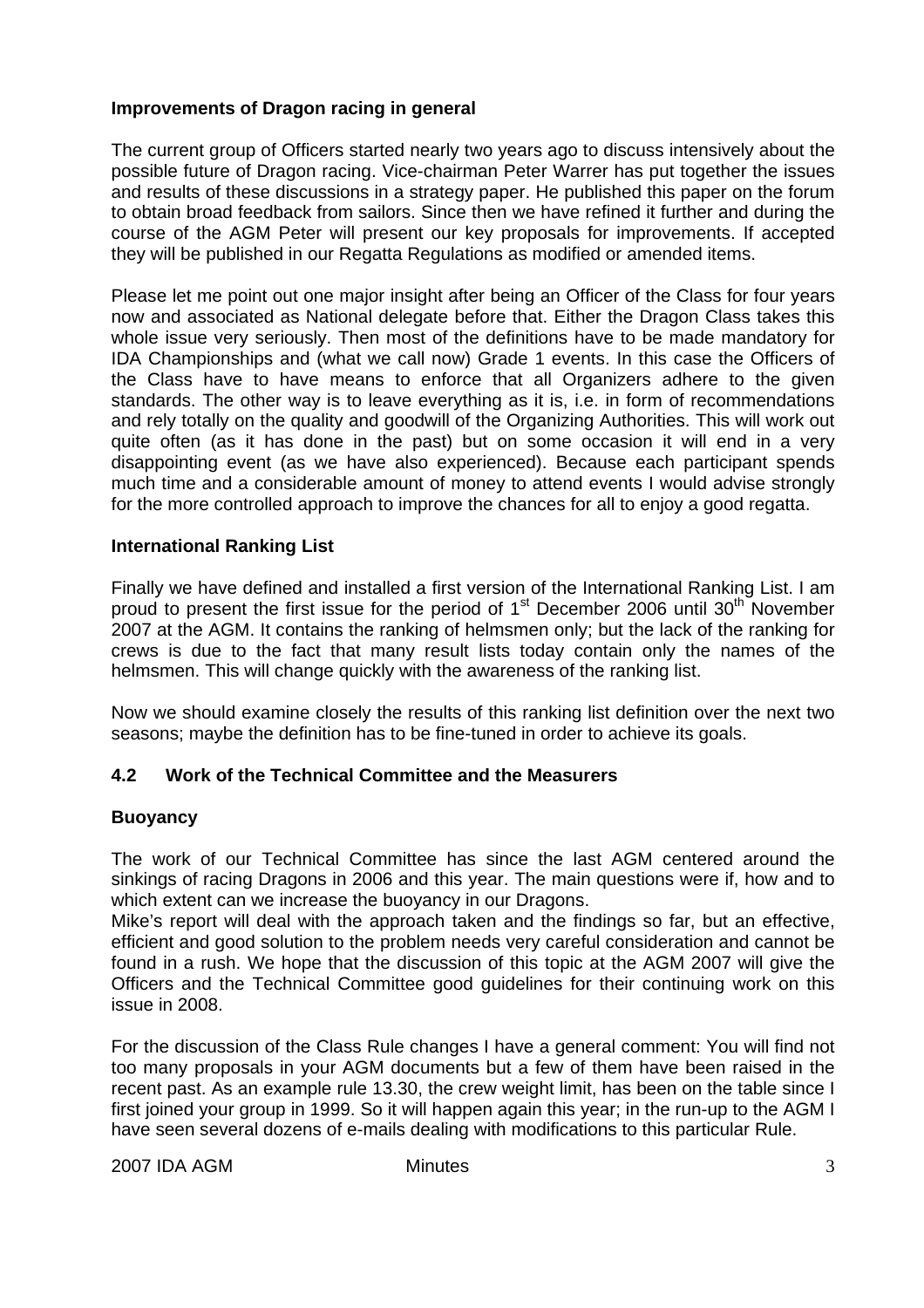We should make better use of this time. Around 2000 we decided to have a "moratorium" of 5 years concerning the major rules of building a Dragon. This did not work out because it seemed too unspecific and to long for most of the delegates. But maybe we could re-try with a slightly different approach: Once we have taken our decision about a certain class rule change we attach a rule-specific moratorium. For example: Once we are through with the discussion about the crew weight limit and how it shall be checked we should state that the earliest time to re-open the debate about rule 13.30 and the attached procedures will be the AGM 2010.

#### **Event Measurers**

We have tracked the activity of event measurers and see from their reports that the rule conformity of our boats, spars and sails is satisfying. Only very minor corrections had to be requested from participants and manufacturers.

Again all preparations have been made to weigh a sample of Dragons before the World Championship. However, once more the weather conditions at the measurement days prohibited the execution of the weighing. It has to be stated that the goal to compress the championship regattas in between two weekends is to a certain degree counteractive to the goal of a thorough control of the participating boats; but if the process of first measurement works satisfactorily this might be acceptable.

## **Boat Builders and Measurements**

The overall number of new builds remained quite stable over the past few years and also for 2007. Whereas individual numbers of builders for example in Germany have dropped we encounter new builders especially in the East-Europe countries. Often those new shops underestimate the task to build a Dragon in full accordance with our Class Rules. In addition we see that some of the old classic Dragons undergo major repairs.

The Class has to have a tight grip on those developments to avoid major trouble. In this context it is good that we still have Guenter Ahlers on board. His excellent knowledge of our class rules and his well-known attitude are very valuable assets. I would like to suggest we make use of his skills and his readiness to travel to the relevant places.

 It will cost money for the association but this is well-spent, especially if we ask him to train two or three new first measurers and to prepare another experienced man who may succeed him in a couple of years.

## **4.3 Professionalism in the Dragon Class**

This has been and still is a controversial issue in the Class. We have sailors in the class who earn their living (at least partially) by helming boats, crewing on boats, conducting trainings and/or working as consultants for boat builders and sailmakers. It is my personal firm conviction that the Dragon class never would have arrived at the level of racing we see today without the group skills and the dedication of those people.

The downside is that we risk splitting the Class in two (events mainly for and with professionals and events on a pure local level) and that we lose long-term Dragoneers to other classes. The strength of the class results from the broad base it has in many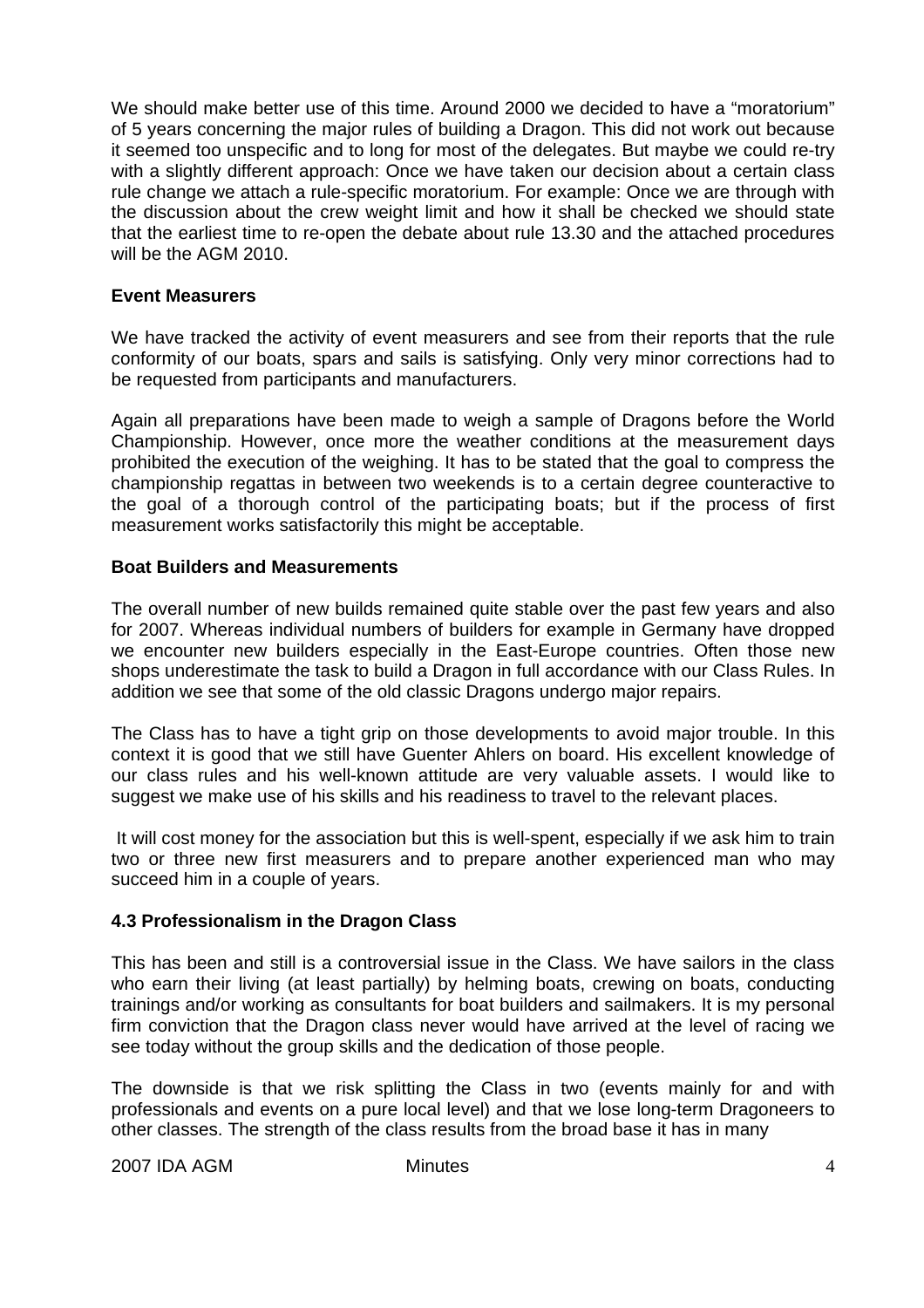countries and regions. I can speak mainly for the German Dragon scene and there I observe a remarkable decrease in regatta and traveling activities over the past 10 years. Entries for the major regattas in Bavaria have dropped from 60 – 70 in the 1990s down to 40 – 50 nowadays. Not a single month passes without a Dragon being replaced by some other boat in my home club. Quite often long-term Dragon sailors leave the Class once and for all or simply do not participate in regattas outside the local level.

When I ask those people for their reasons I usually receive the stereotype answer: "I cannot / do not like to compete on the level of the professional sailors but I also do not like the idea of just filling up the entry list". At least in Germany I see a steady negative development.

There is no easy solution to the problem, maybe there is no solution at all. However the officers felt the necessity to deal with the issue. You will find a summary of our findings amongst your AGM documents and we will discuss the matter at the AGM in order to obtain directions for further activities. As the chairman of the German Dragon Association I am interested in as much feedback as possible from the other National Secretaries in this respect.

## **4.4 Constitution**

Today we all experience rapid and frequent changes to all aspects of our life. So it is not a surprise that the IDA is also subject to these kinds of changes. Today we receive an amount of information over communication channels which did not exist 20 years ago. In the eighties of the past century o one could foresee the number of regatta events per year we have now and the amount of money which is needed to run them. Together with boat building and sail making the Dragon market has become a multi-million Euro/Pound/Dollar business. The IDA is meant to provide the guidelines for some aspects of this business and oversee the important activities and players.

With justification sailors, business operators and organizing authorities expect good service from the IDA. This is based mainly on the work of volunteers who serve the association a limited period of time. Hence the constitution should be a well adapted framework to make the best use of the available resources. By looking at our current constitution we found a few items which can be improved or clarified. Vice-chairman Robert Alpe spent some time to spot those areas and to draft possible solutions. At the AGM we will discuss these ideas with you if and to which extent the officers shall proceed.

With this AGM my 2-years term as Chairman of the IDA will end. It was a challenge and by the same time a great pleasure to work on behalf of the International Dragon Class Association. I would like to thank my fellow officers for their time and contributions, Mike Hayles and his team for their work and all National delegates and interested sailors for their input.

 And finally a very special "Thank you" goes to our Secretary David Dale. In addition to the enormous amount of day-to-day work he makes himself available to the class for all kinds of special tasks and with his knowledge his advice is invaluable to the Officers.

I look forward to discussing all relevant matters of our beloved Dragon Class,

Best regards, Rupert Fischer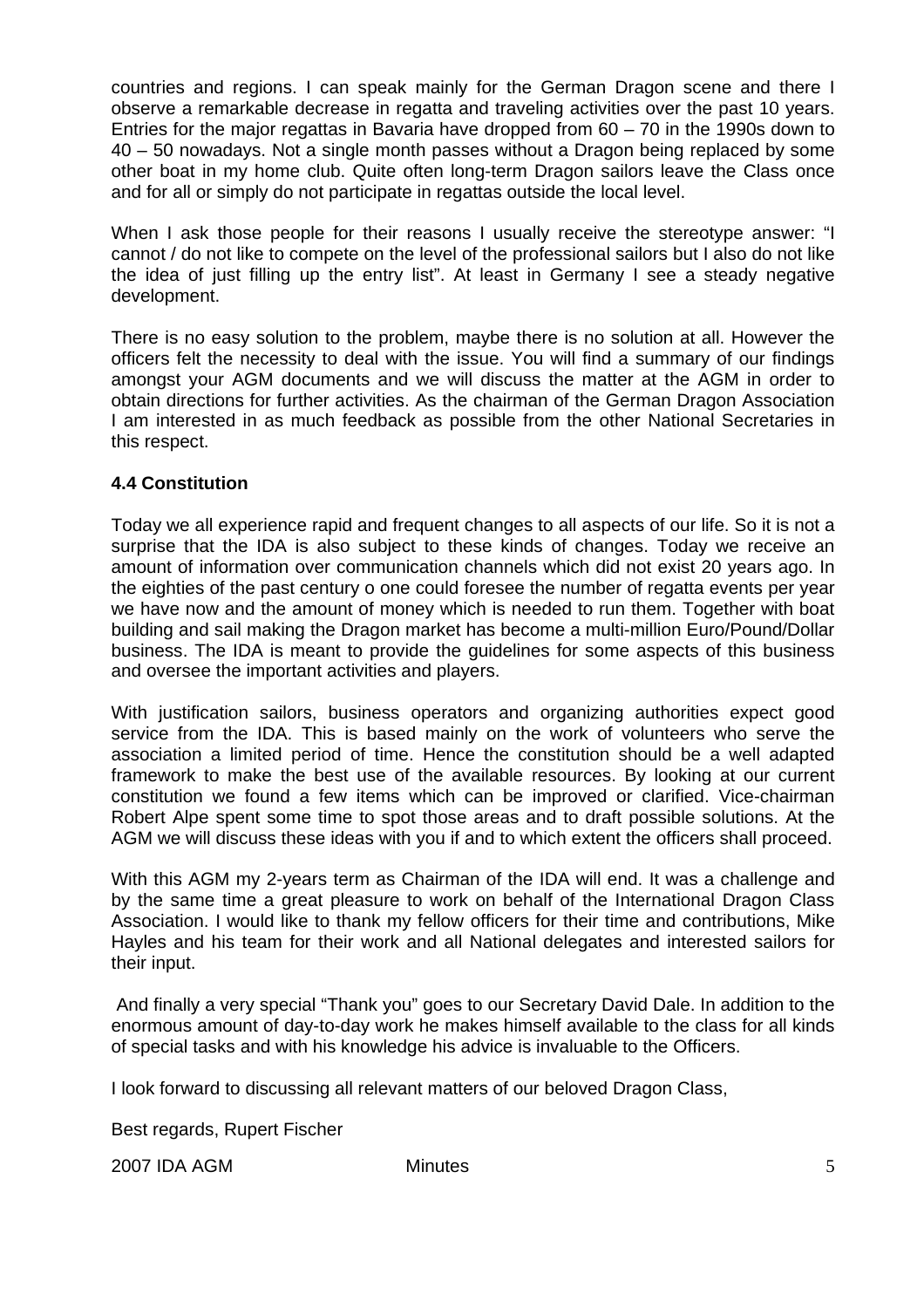## **5. Treasurer's Report**

## **Overview**

Last years receipts and payments account shows a very satisfactory outturn. Income was very strong across all headings and while some costs increased most were generally in line with the budget. As a result our reserve increased by £ 7,436 giving us a closing bank balance of £50,559.

The Association continues to benefit from subsidies from the officers in terms of travel costs and administrative support.

The strength of the class and good turnout at major regattas continues.

#### **Receipts**

Subscriptions were ahead of budget and last year as a result of a strong drive by the Assistant Secretary to get all countries to remit their subscriptions early.

A further drive will be made next year following requests for subscriptions in February for immediate settlement.

Buildings fees were at the same level as last year reflecting the strength of the class and the interest in new boats with 47 new plaques issued during the year.

Sail label income, which had showed a significant reduction of almost  $£ 6,000$  in 2006 recovered strongly in 2007 with 1,537 being sold as against 1,233 in 2006. The high sales are a reflection of very strong turnouts at major regattas especially the World Championship in Ireland.

As I reported last year, volumes can be affected from year to year by major events and by the build up of stock at the main lofts, North, Petticrow and Fritz. The five year average is 1,350 labels per year and this is the normal level for setting the budget.

Newsletter and website advertising increased strongly. The better than budgeted income allowed for improvements to be made in both the newsletter and website and this is reflected in higher costs under both these headings.

Other income reflected higher than expected income from the sale of plans, rules and templates.

## **Payments**

Expenditure was approximately £ 4,500 over budget and £ 7,000 over the prior year. As I reported last year there were savings in 2006 on officers and secretaries travel which were not expected to, and did not, occur in 2007.

Newsletter costs were ahead of budget and prior year by approximately

£1,000. Our newsletter costs were higher than budget as we increased the size due to stronger advertising revenue and, in addition, we did not benefit from savings we had hoped to achieve by changing our newsletter producer.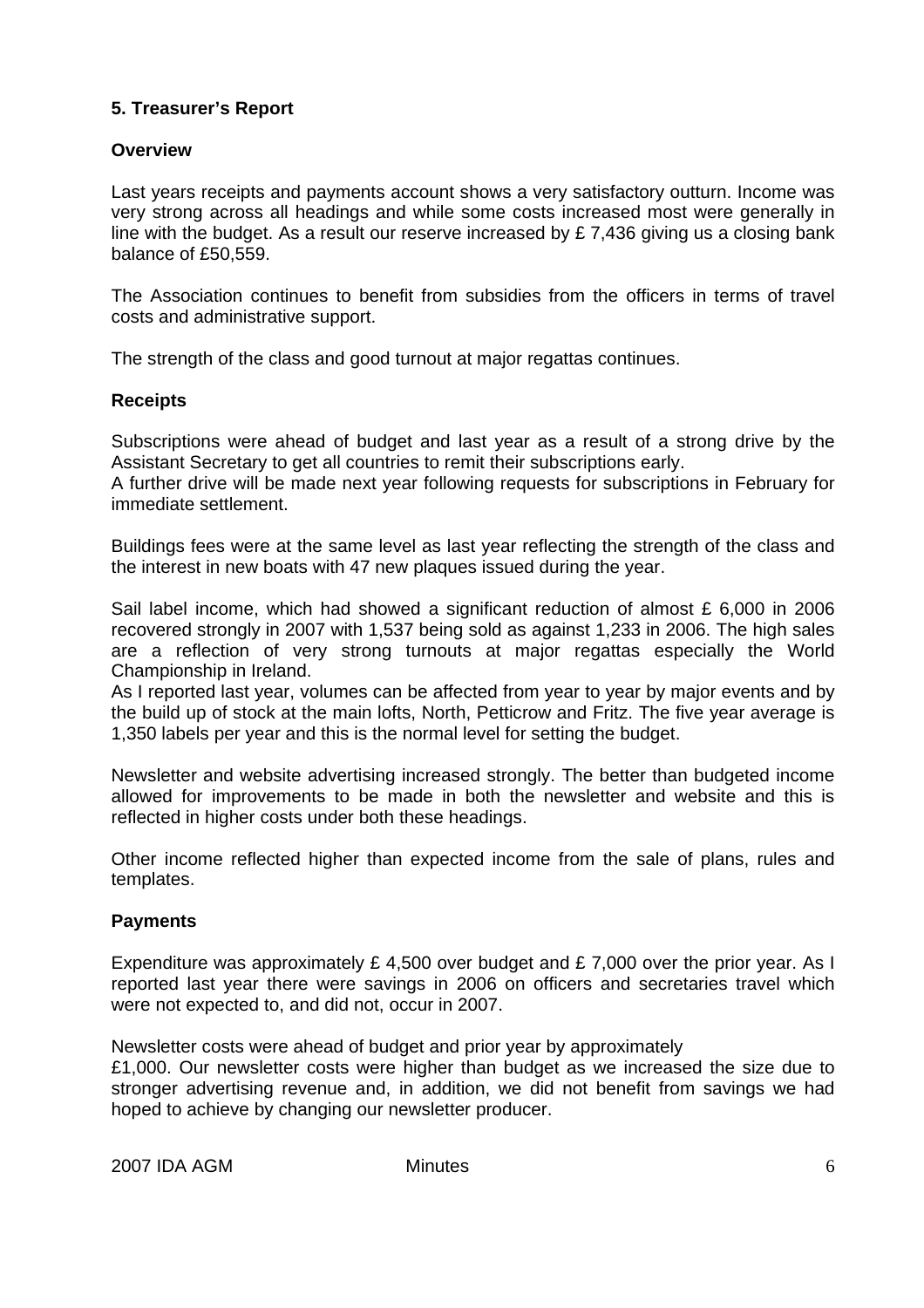We also invested more in the website and Jill Hayward did great work on this. These additional unbudgeted costs were more than covered by increased income from advertising.

Secretary and Officers travel were increased over last year as there was more monitoring of the major regattas during their planning phase. It was agreed at last years AGM that this monitoring was a necessary activity as we attempted to improve the quality and consistency of the Major regattas. There is a proposal before the AGM to seek to recover these costs from the regatta budgets in future.

Other costs were broadly in line with budget and the affairs of the Association continue to be solidly and professionally managed by the Secretary/ Manager David Dale with strong support from Jill Hayward.

## **6. Budget for the year 2008**

We continue to maintain a reserve of approximately £50,000 and are budgeting for a small increase in this figure for the coming year. This is despite predicting a reduction in income from sail labels and providing an additional figure for the work of Measurers relating to the buoyancy issue. It is vital that we preserve a balance of this order to deal with any unexpected issues which might threaten the strength of the class. The current review of buoyancy is a specific matter which could require class funds to bring it to a conclusion. While the major cost will, and should, be borne by the builders it is expected that there may be incremental technical committee activity around the subject.

Any additional one off significant expenditure which has not been budgeted will be approved by the Treasurer and Chairman as and when it occurs.

Our commitments continue to increase in line with the demands of our members for a higher level of service however the affairs of the Association are well managed and we have a sound base for moving forward but will need to continue to ensure that our income keeps broad pace with the increased expenses going forward.

The strength of our Class and it's standing on the International stage, continued to be maintained. Major events attract very large high quality fleets. The challenge for the National Organizations is to encourage growth at country level as the International and travelling fleet is well catered for by a Rota of events at a range of interesting venues.

# **7. Technical Committee Chairman's Report + Class Rule Changes**

Mike Hayles reported that the Technical effort this year had been on trying to match a need to increase the buoyancy of new boats with constraints such as cost, design of the internal spaces, and the integrity of current and future bulkheads. Mike had consulted the designer David Cannell who indicated that the buoyancy could be increased to a minimum of 2500 litres comparatively simply. At a recent meeting of all the boat builders there was general agreement that they could meet this target, if certain Class Rules could be altered to enable the necessary changes in construction.

Mike, had classified the Rules which would require changing as those relating to "Building Policy" and those affecting "Safety"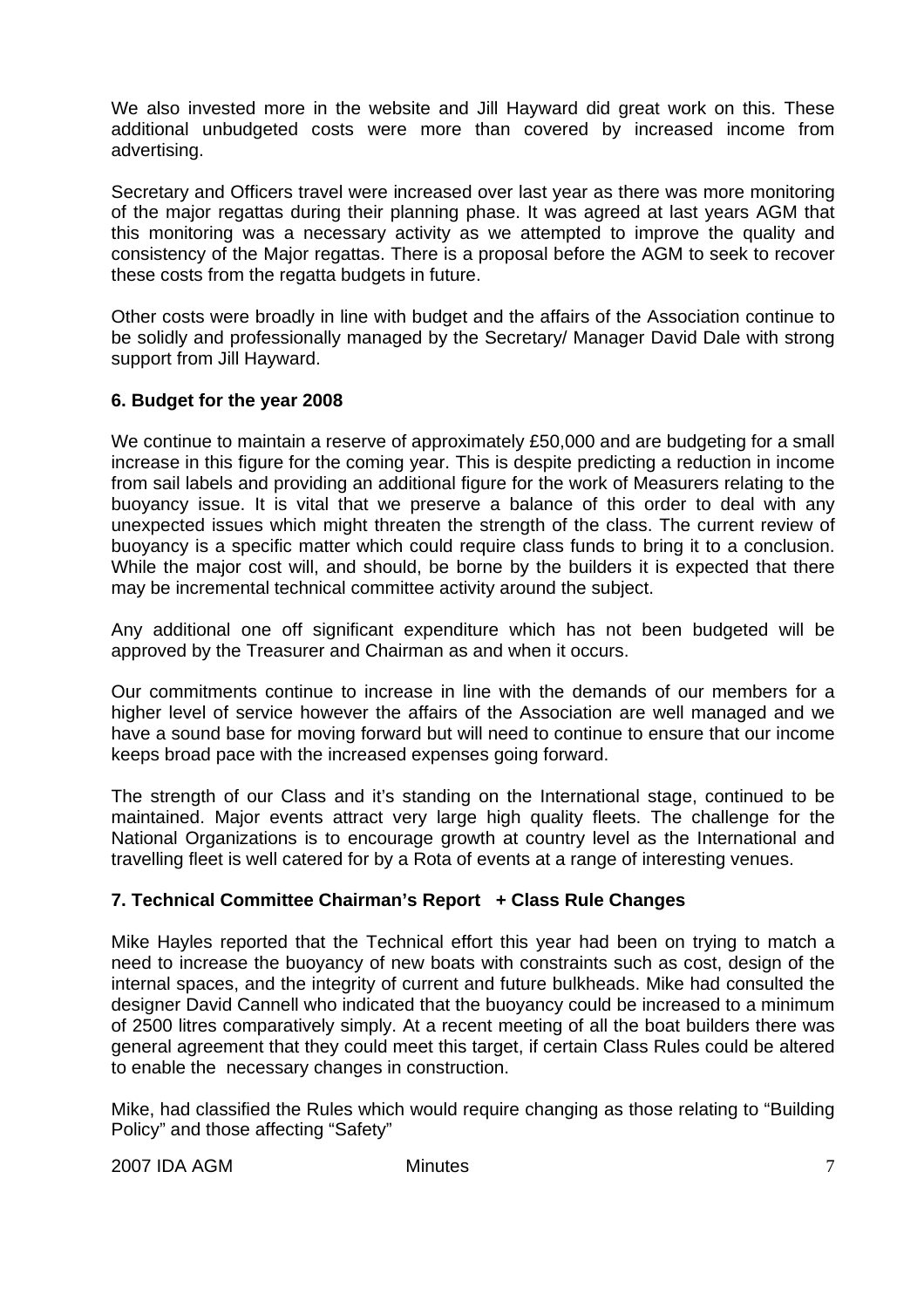## **Building Policy**

#### **Class Rule 2.191 Minimum Buoyancy**

**Amendment:** Replace existing rule with the following:

"All Dragons first measured after 1st March 1991 shall have a minimum of 1,400 litres positive buoyancy.

All Dragons first measured after 1st March 2000 shall have a minimum of 1,700 litres positive buoyancy.

All Dragons, with the exception of those build in timber, first measured after  $1<sup>st</sup>$  March 2008 shall have a minimum of 2500 litres positive buoyancy.

The buoyancy may consist of buoyancy tanks and/or closed cell polyurethane foam with a minimum density of 32 kg/m3.

Each new type of Dragon, first measured after 1st March 2008 shall pass a test, where the hull in racing condition, but without sails, shall be inclined to 90 degrees for not less than 1 minute. After this time, the boat shall come upright and float for not less than 30 minutes with no part of the deck submerged. The test shall take place with either an IDA officer or Measurer present.

The Builder shall issue a "Declaration of Buoyancy" for each Dragon built after 1<sup>st</sup> March 2008, stating the type, capacity and location of the various watertight compartments and the total buoyancy, when the cockpit and cabin area has been swamped.

**Reason:** To permit improving the buoyancy of the Dragon and for consistency/clarification of the Rule. Further to give the Builder more freedom for improvement of buoyancy but also more responsibility. Further, it is no good to have Rules that can not be controlled; the Class wants a way to check the buoyancy in future.

## **Rule 2.192**

**Amendment:** Replace existing rule with the following:

"Watertight bulkheads shall be positioned within 300mm of stations 5, and 12. The bulkheads may be of timber or any sandwich construction. Watertight inspection hatch(es) shall be fitted. The weight of each hatch shall not be greater than the part of the bulkhead which they replace. Substantial fastening devices for the hatches shall be permanently fixed to the bulkhead.

Any hatch to any watertight compartment shall be closed while racing. A means of pumping the fwd and aft watertight compartments clear of water shall be fitted, this shall be capable of being operated from the cockpit. Non-return valves, draining in to the main bilge, shall be fitted to any watertight bulkhead and compartment, except when it is filled with foam. Holes for control lines passing through any watertight bulkhead shall be no further than 100mm from the underside of the deck.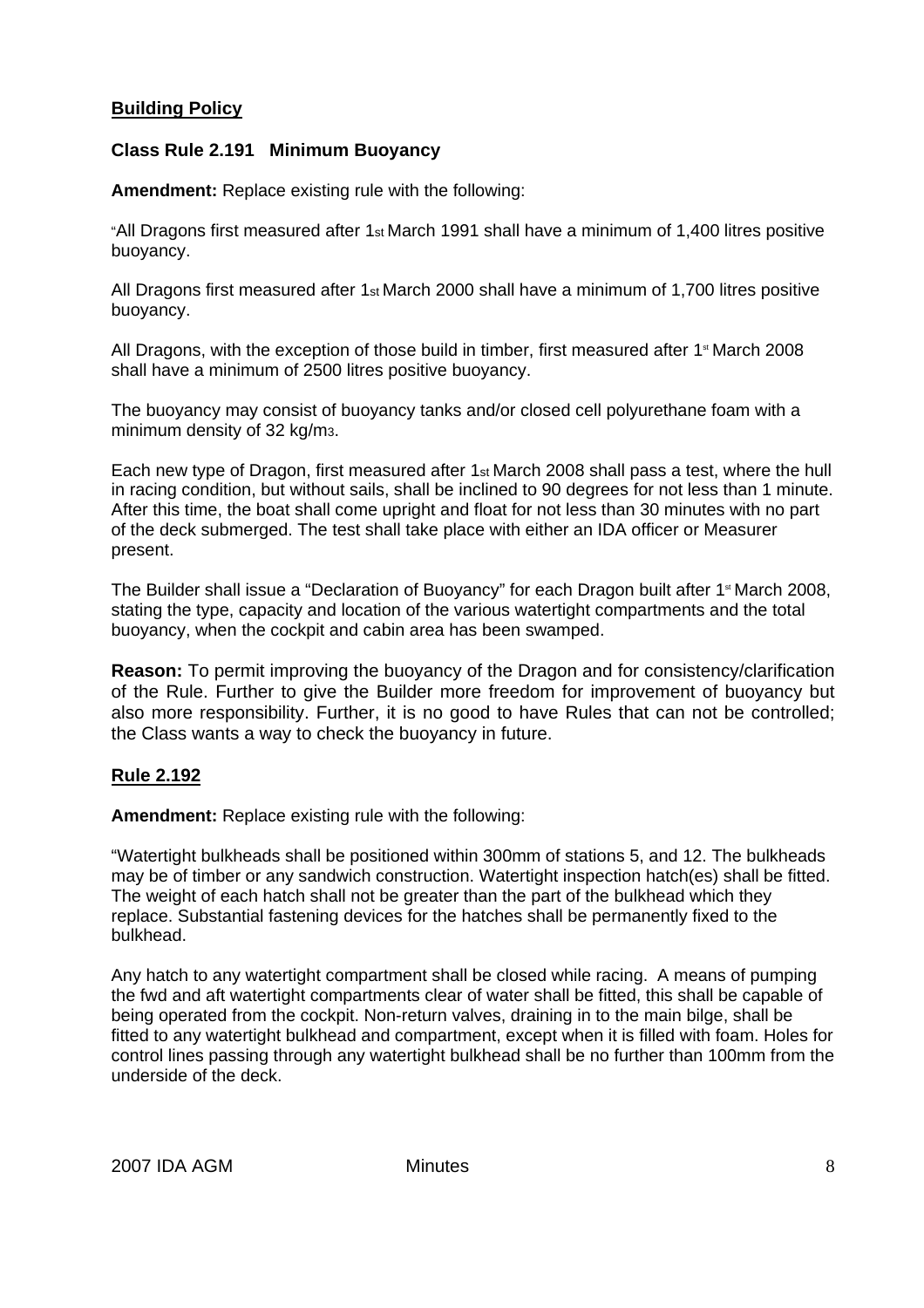## **Rules to permit increased buoyancy below the cabin and cockpit floors**

## **Class Rule 2.515.2 (c) Partial Bulkheads**

**Amendment:** Replace existing rule with the following:

Partial bulkheads in way of the mainsheet arrangement and within 300mm of station 8. If the cabin and/or cockpit floor and/or sides tanks are forming buoyancy compartments, the bulkhead shall be watertight to each adjacent compartment, The bulkhead may be watertight above the cabin floor on each side, have a doorway and means to be closed watertight.

**Reason:** To permit the increase of safety for being swamped and to make clear that a bulkhead may be fitted near the aft end of cabin.

## **Class Rule 3.41 Area of Floorboards**

**Amendment:** Replace existing rule with the following:

Floorboards shall not exceed 16mm in thickness and shall be of timber or GRP. Floorboards forward of the bulkhead near station 8 may be sealed to form a watertight compartment.

Floorboards between stations 9 and 8 may create watertight compartments, but shall not be sealed for a minimum width of 500 mm. Note: - The original floorboards in boats laid down before 15th November 1958 may be retained.

**Reason:** To permit the increase the buoyancy of the Dragon within the cockpit below the floor, but to leave a proper sump to collect all water which enters and to enable pumping out the Dragon and access to the bilge.

#### **Rule 3.42 Floorboards**

**Amendment:** Replace existing rule with the following:

The area of floorboards shall not be less than 0.2m²

**Reason:** To permit the wings or spaces underneath the sides of the cockpit floor on each side were the sump is, to be made in to buoyancy compartments. To increase the buoyancy within the cockpit.

## **Rules to permit increased buoyancy by larger side tanks**

#### **Class Rule 2.505 Internal Hull Moulding**

**Amendment:** Replace existing rule with the following:

The upper part of the moulding shall not be below a continuous fair curve between the minimum points on each side of the hull, nor shall it extend higher than 200mm below underside of deck, with the following exception. Between the bulkhead near station 5 and 8 the inner moulding may extend higher, provided it forms a watertight compartment. Between the bulkheads near stations 8 and 12, the inner moulding may extend to the lower edge of the cockpit coaming and be joined with it, provided it forms a watertight compartment.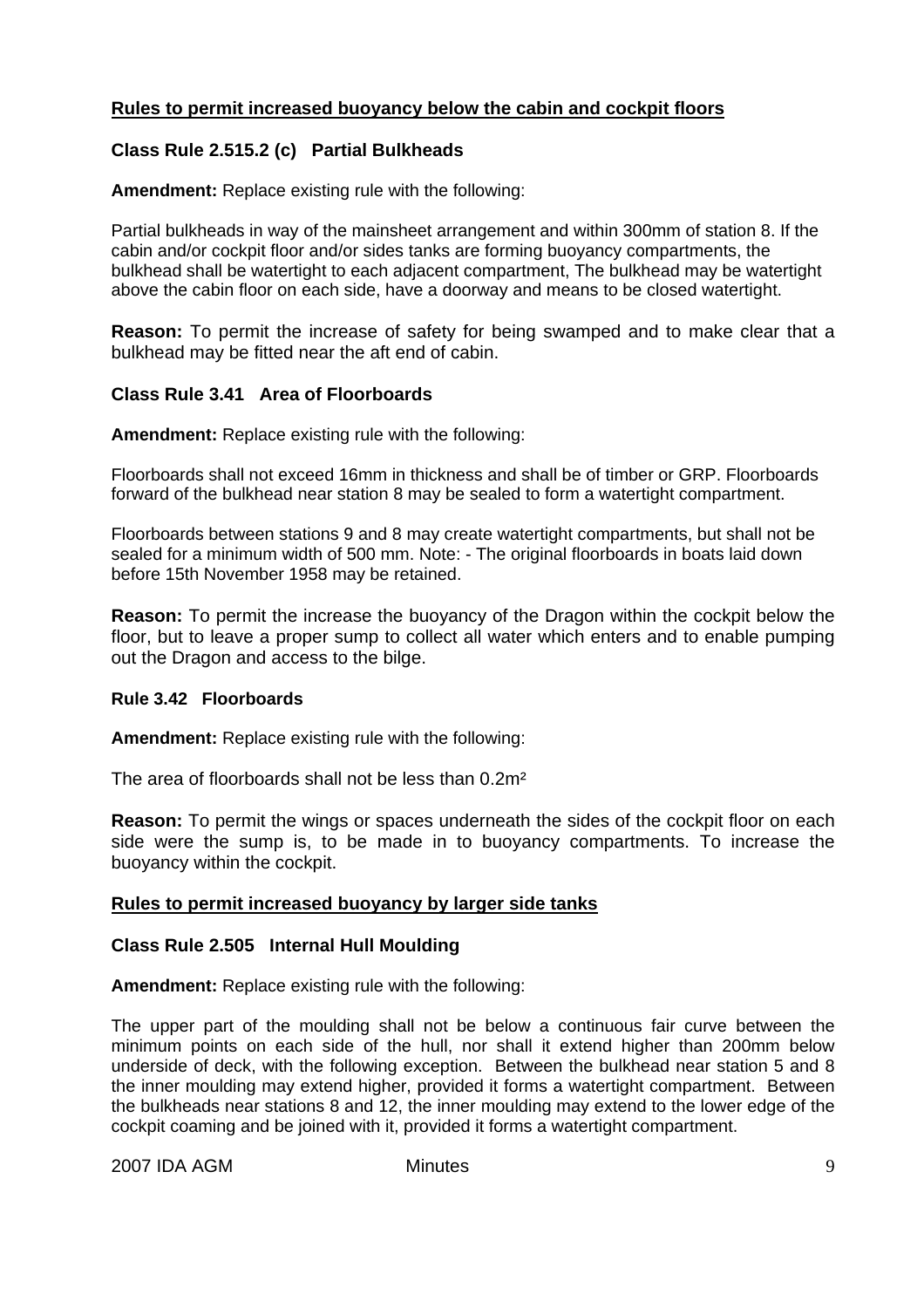**Reason:** To permit the increase of the buoyancy in the Dragon and for clarification of the rule. Further, the lower 1000mm limit is not needed here since this limit is being covered in CR 2.507 "Floors"; it has been removed for that reason.

#### **Amended Class Rule 2.507 Floors**

**Amendment:** Replace existing rule with the following:

A minimum of 8 floors shall be fitted. The maximum spacing between adjacent floors shall be 700mm. The floors shall extend up to the underside of the cabin sole.

The floors shall be of a uniform laminate of 7.5kg/m². The floors shall be bonded to the hull with a laminate of not less than 6kg/m2.

Floors supporting the mast may be connected by longitudinal members. Any longitudinals shall, including any bonding flange, not extend more than 100mm forward of station 4 or exceed 350mm in width. The distance between the top of any longitudinal and the underside of the deck shall not be less than 650mm.

**Reason:** To permit the increase of buoyancy of the Dragon within the cockpit and cabin below the cockpit sole and to make the rule consistent with the previous change make to rule 2.505 when the lower limitation on the inner moulding of 1000mm was also removed

#### **Class Rule 2.508 Weight of Internal Hull Mouldings**

**Amendment:** Add the following to the end of the current rule:

When the inner moulding is joined to the cockpit coaming, in accordance with CR. 2.505.3, the total weight of it may increase by 5kg.

**Reason:** When the inner moulding is being raised above the current 200mm below deck level by approx 200mm for the entire length (Approx 2.3m) of the cockpit, some additional weight for it has to be allowed.

#### **Rules to permit improved safety**

**Spinnaker Chute** 

**Class Rule 3.31 Hatches** 

**Amendment:** Add the following to the end of the current rule:

If used as Spinnaker launching hatch, a watertight spinnaker chute shall extend from below the hatch to the bulkhead near station 5 and to the bulkhead at station 8 if fitted.

The chute shall be rigid from the hatch to the bulkhead at station 5 from there the chute may be flexible.

The inner diameter of the rigid part of the chute from aft of the hatch shall not exceed 300mm.

The material of the chute is optional.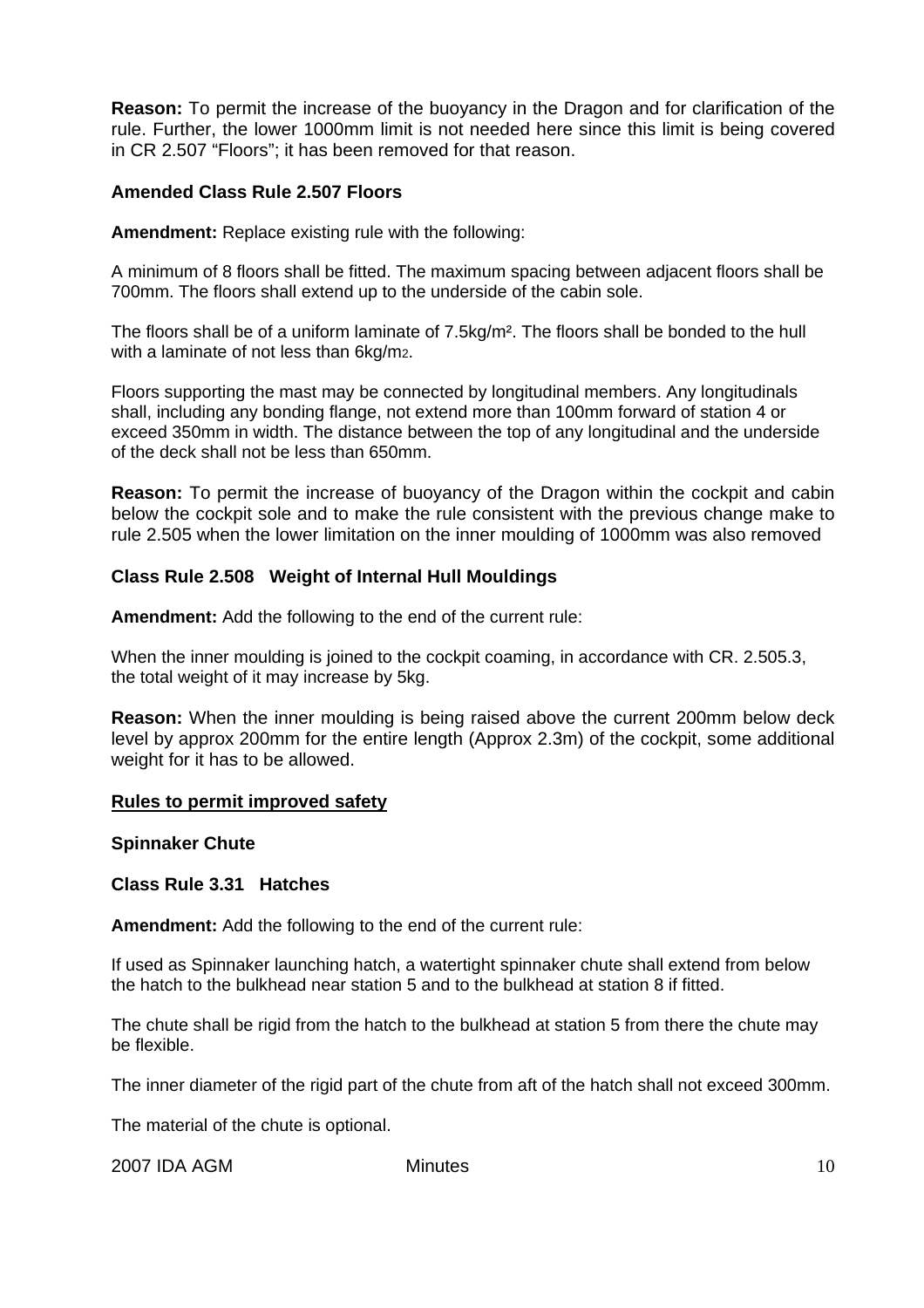**Reason:** So far the spinnaker launching chute has nowhere been covered in the Dragon Class Rules. The aim is to specify a minimum standard and to assure the integrity of the various watertight compartments.

#### **Class Rule 11 Equipment**

#### **Class Rule 11.10.6 Bucket**

**Amendment:** Replace existing rule with the following:

Two buckets each holding not less than 9 litres and with a lanyard of not less than 1 metre.

**Reason:** There is no better pump than two frightened men, each with a sturdy bucket in their hands.

#### **Class Rule 11.10.8 Position of emergency equipment**

#### **Amendment**: Add New Rule

"The anchor, anchor rope, buckets, towing rope and all other emergency equipment, which may be required by other rules, shall be stowed in positions where they are accessible without having to open any watertight or sealed compartment."

**Reason:** It is a basic lore of sound seamanship that one shall not have to open any buoyancy compartment, when it becomes necessary to reach any vital equipment in an emergency situation.

#### **Class Rule 2.192 Bulkheads and Watertight Compartments**

#### **Amended Rule:**

'Bulkheads shall be positioned within 300mm of stations 5, and 12 and shall be watertight.

The bulkheads may be of timber or any sandwich construction. Inspection hatches, which shall be watertight, shall be fitted.

The weight of each hatch shall not be greater than the part of the bulkhead which they replace

Substantial fastening devices for the hatches shall be permanently fixed to the bulkhead

Any hatch to any watertight compartment shall be closed when racing.

A means of pumping the fwd. and aft watertight compartments clear of water shall be fitted, capable of being operated from the cockpit.

Non-return valves, draining in to the main bilge, shall be fitted to any watertight bulkhead and compartment, except when it is filled with foam.

2007 IDA AGM Minutes Holes for control lines passing through any watertight bulkhead shall be no further than100mm from the underside of the deck.'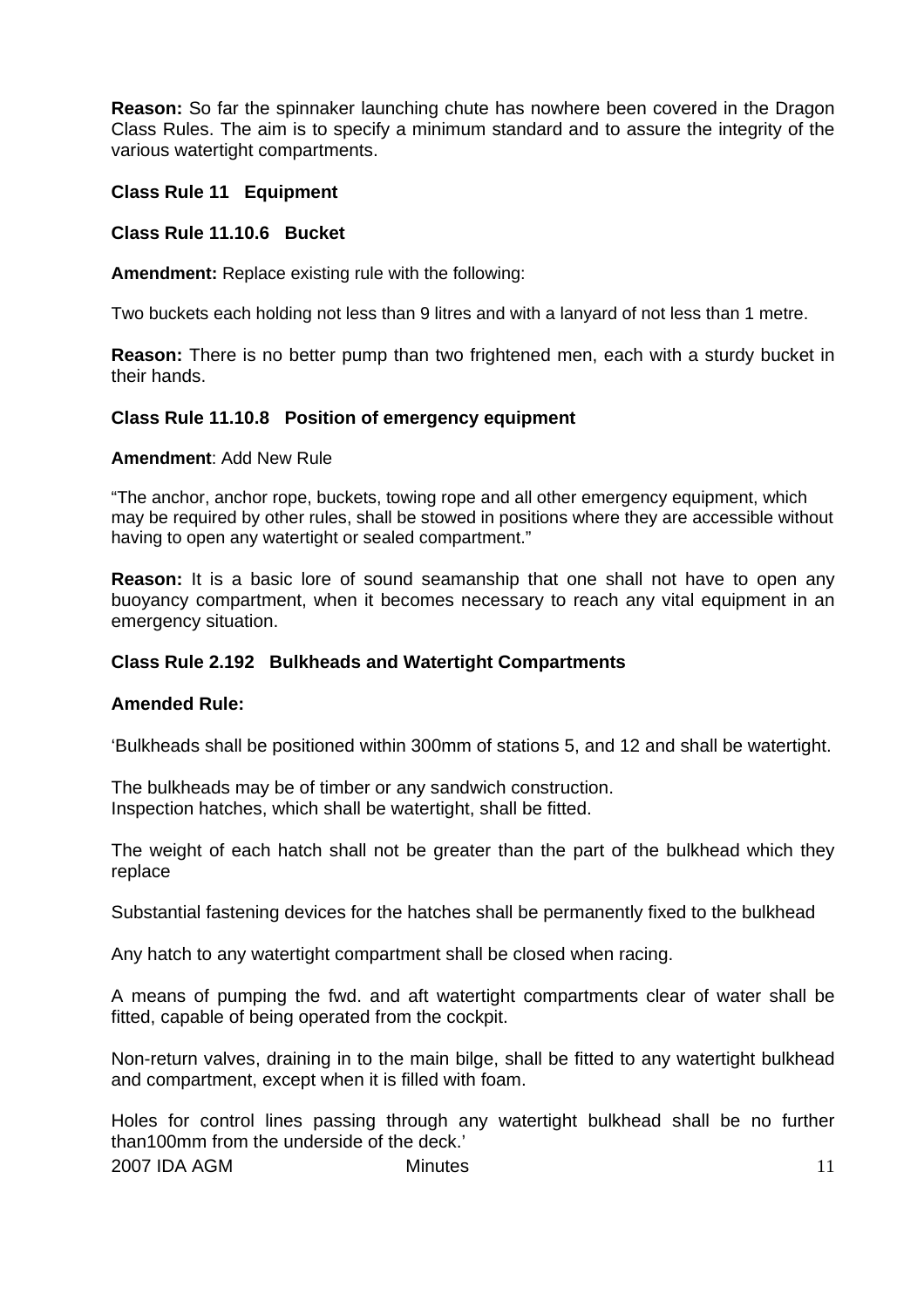**Reason:** To permit improvement of the buoyancy and safety of the Dragon and for consistency/clarification of the Rule.

## **The following minor Amendments to Class Rules where subsequently approved:**

## **Class Rule 6.72 Spinnaker Boom**

**Amendment:** Replace existing rule with the following:

The spinnaker boom length shall not exceed 2240mm.

#### **Rule 6.73**

#### **Amendment**: Add New Rule

The fore and aft projection of the spinnaker boom fitting shall not exceed 75mm and shall not project athwartships at the mast.

Finally Mike mentioned that there had been some proposals that Rule 13.30 be amended to ensure that the total weight limit per boat was not exceeded throughout an event. After some discussion it was decided that there should be no change to the current Rule and that it should not be discussed again until 2010 at the earliest.

Following a reference to the possibility of using carbon fibre in the construction of the new rigid Spinnaker chutes, The UK representative asked to be assured that `exotic' materials were not creeping into the construction of new boats. He was concerned that they would be reflected in higher costs as well as not being permitted by current Rules.

On the general safety issue of racing boats in heavy weather, the Chairman asked that the builders provide more advice on safety and seamanship to owners in future. He suggested that this might be provided on the website or in a column on safety in the new `Yearbook"

## **8.Items for Discussion**

## **a) Venues for Major Events and Regatta Rota**

Dates were confirmed for the Europeans and Gold Cup next year and the Worlds in Medemblik for 2009. Russia was confirmed as the hosts for the Europeans in 2009 subject to one condition being met, and Denmark would hold the Gold Cup in Skagen. All these venues were formally voted by the delegates as were Balatonkenese for the Europeans and Marstrand for the Gold Cup in 2010.

In 2011 (Jan) Melbourne was finally voted to hold the Worlds, which, it was agreed could be classified as an 'open' event. Kiel would bid for the Europeans with St Tropez seeking the Gold Cup against Ostende. In 2012 Ireland bid for the Gold Cup to be held in Kinsale, against Vigo, whilst Douarnenez, bid for the Europeans.

2007 IDA AGM Minutes 12 It was the continued intention to confirm venues by a vote 3 years before the event based on the IDA having received a detailed application from National Associations detailing the dates for the event as well as the facilities and experience of the nominated host Club.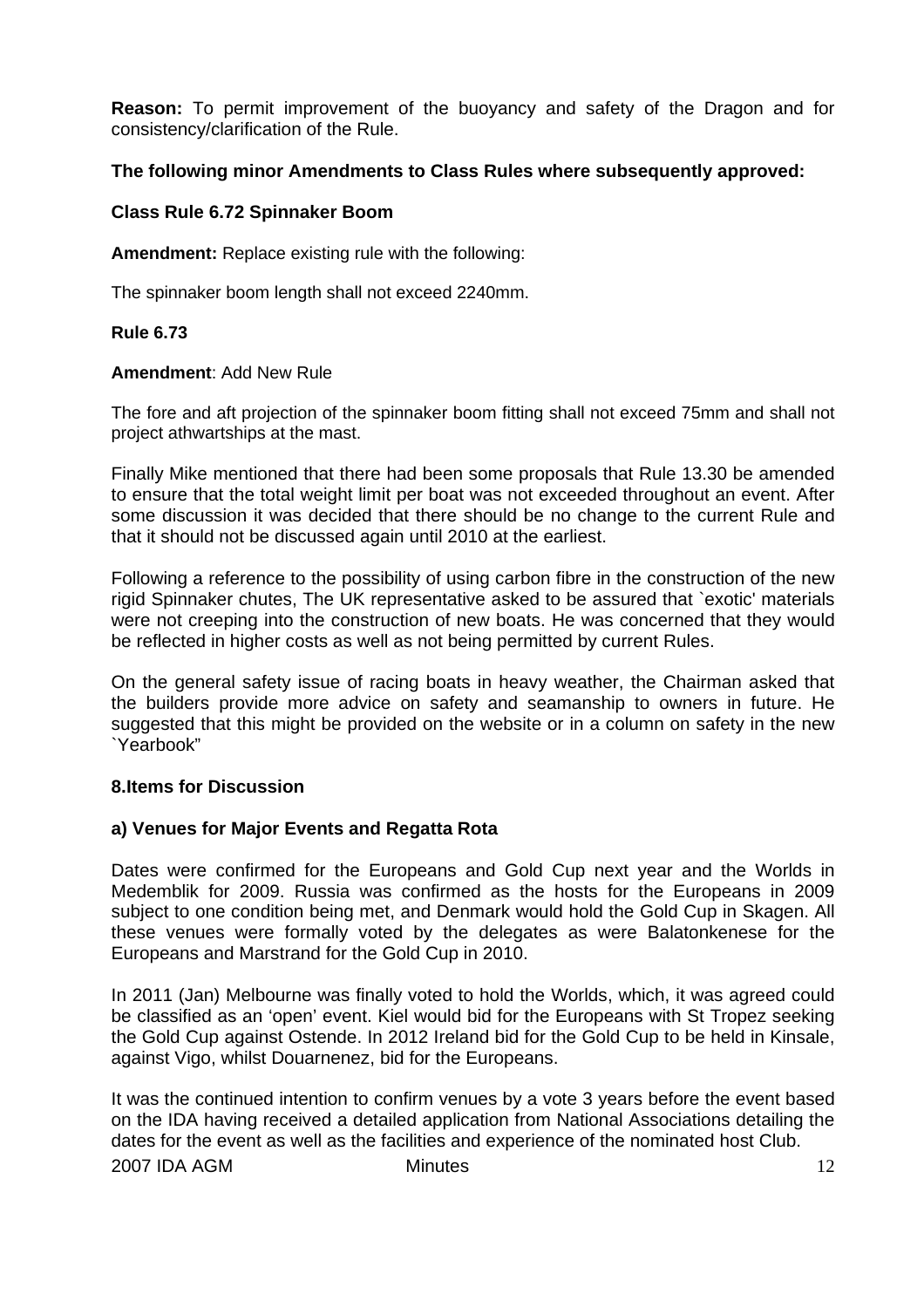# **b) Regatta Regulations**.

The Secretary reminded the Meeting that there were many details about all aspects of running a major event in the Regatta Regulations. The Booklet would be reissued in January and will have been re-organised into 4 sections covering,

- 1. Overall organisation of an event from initial application to specific facilities required.
- 2. Detailed management of the racing itself and advice to PROs.
- 3. Rules of specific championships, templates for Notice of Race and Sailing Instructions, and other associated forms.
- 4. Details of the recently introduced International Ranking List.

Copies will be sent to all National Associations and will also be available to download from the IDA website. National Associations are asked to translate the important parts of the document regarding Race Management to improve the use of the Regatta Regulations by local regatta organizers

## **c) Proposal for a Grading System for International and National Events**

The paper previously circulated was presented by Peter Warrer, and the proposed ranking system agreed as follows:

**Championship Events**; World and European Championships and Gold Cup

**Grade 1 Events**; Princess Sofia, Petite Navire, German Grand Prix, Regates Royales.

**Grade 2 Events**; All National Championships and one other suitable national event nominated by National Associations. Both events to have more than 20 entrants.

These categories and events to be reviewed each year by IDA Officers at the AGM.

An IDA Officer will be formally assigned to the Championship events to ensure that the Organising Authority is fully aware of and can provide the quality of racing and infrastructure expected by the Class.

The Officer's intend to form a group of 3 to monitor all aspects of the graded events and their development in the future.

The paper also outlined certain criteria for the running of these events all of which are, or will be, included in the Regatta regulations, but two additional initiatives are the encouragement of Regional circuits, such as the Iberian Championships and New Regatta Venues in areas of potential Dragon development such as the Caribbean, North and South America and certain states in the Middle East. However in was recognised that in planning any such Regatta, care must be taken not to detract from Graded events scheduled in a non–European location within 12-18months of a proposed date.

## **d) The International Ranking List**

A final version of this paper was presented to the Meeting with a sample of the rankings worked for the period 01.12.2006 – 24.10.2007.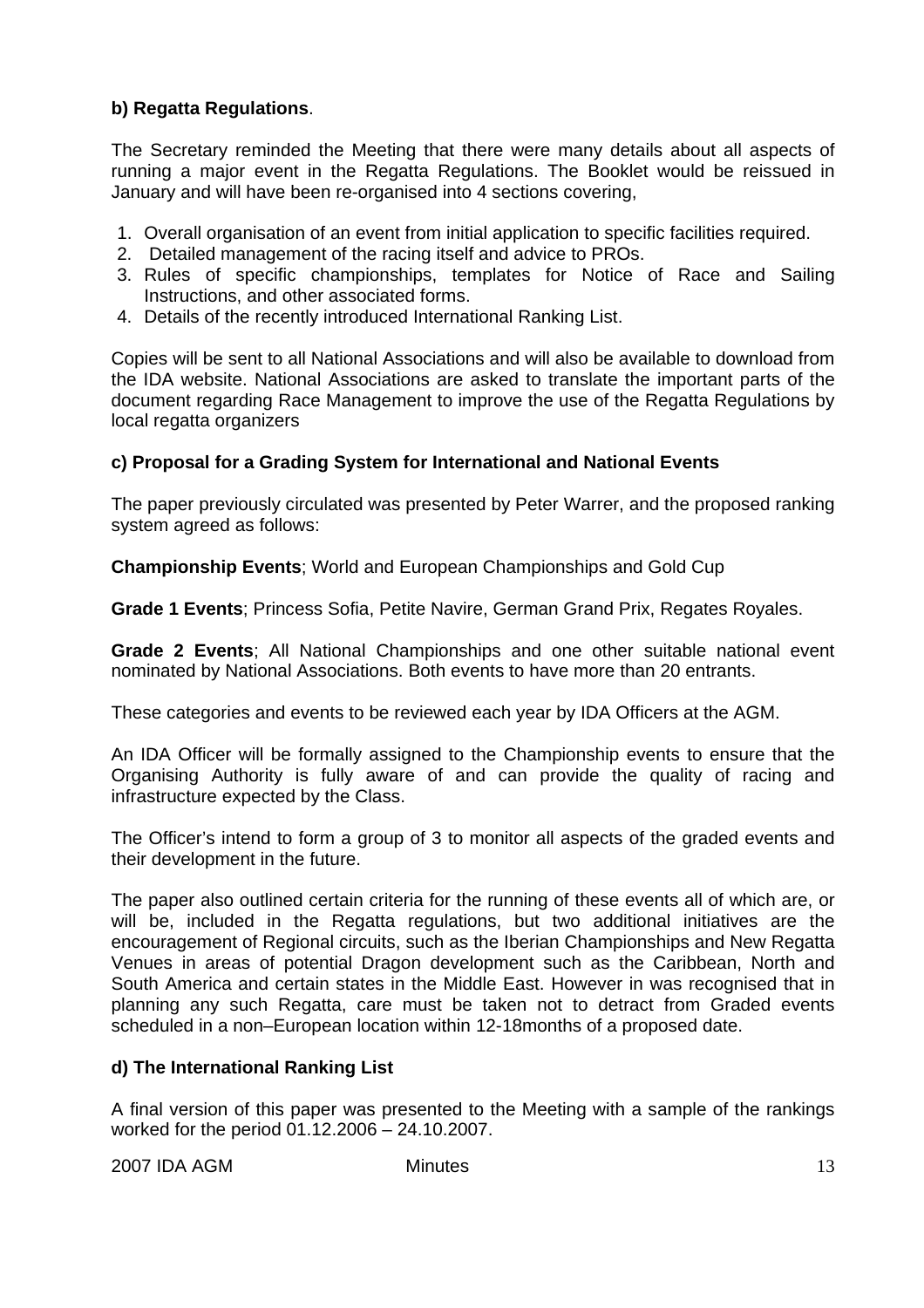It is a comprehensive explanation of the Ranking List and how it is calculated. This, with any subsequent amendments will be included in Section 4 of the Regatta Regulations when re-issued in January 2008. The success and accuracy of this Ranking List will depend on National Associations (or Organising Authorities) submitting full results as soon as possible to their own and the IDA websites after an eligible event. A list of eligible events will be included in the ranking List paper as Appendix A, as will be a Regatta Report Form, Appendix B which must be submitted to the Secretary of the IDA as soon as possible after the event. Rupert Fischer has kindly agreed to oversee the compilation of the Ranking List for the next 2 seasons, and any query about its working or structure should be addressed to him on E-mail at either; info@drachenklasse.de or Rupert.fischer@gussbau.de

## **e) Growth of Professionalism in the Dragon Fleet**

Following a paper sent to all National Associations about this topic together with the outline of a method that is widely and increasingly used by other classes to deal with it, a general discussion concluded that the benefits of having professionals closely associated with it as crews, skippers, coaches, tacticians, and general advisors, currently far outweighed any perceived disadvantages. There was no discernable desire to limit their involvement and it was therefore decided not to pursue the ISAF Sailor Classification Code in the immediate future, Furthermore it was agreed that this subject should not be raised again until 2010 at the earliest.

## **f) Comments on the Current Class Constitution**

Robert Alpe, (Vice-Chairman) had raised with the Officers during the past 2 years the wording of the current Constitution and his concern that it no longer matched the aspirations, activities and governance of Class now or in the future.

He outlined to the Meeting his fear that the current Rules no longer provided sufficient protection for the Class and its Officers in an increasingly litigious environment, and may not be suitable to allow progress and initiatives we may wish to make in the future.

After wide consultation and study of Rules and Constitutions for similar organisations in several different legal environments he had produced a new set of Draft Rules for the IDA as a basis for consideration and discussion. He asked that National Associations study this draft and report to the Secretary by the end of March 2008 if they feel that a review of our Rules is necessary. If there is general acceptance for change then he suggested that a small Committee of past IDA Officers and one current Officer to fully develop a new IDA Charter for consideration by members at the end of June 2008 following which it would be considered by the AGM in November of that year.

## **g) Yearbook and Communications**

The Secretary said that it was felt to be time to revue the Newsletter, which in recent years had become somewhat repetitive in its style and layout. It was acknowledged that it contained much useful and interesting material but it needed an updated design and style to make it more of more permanent interest during its 12 month life and of more appeal to potential new and younger owners.